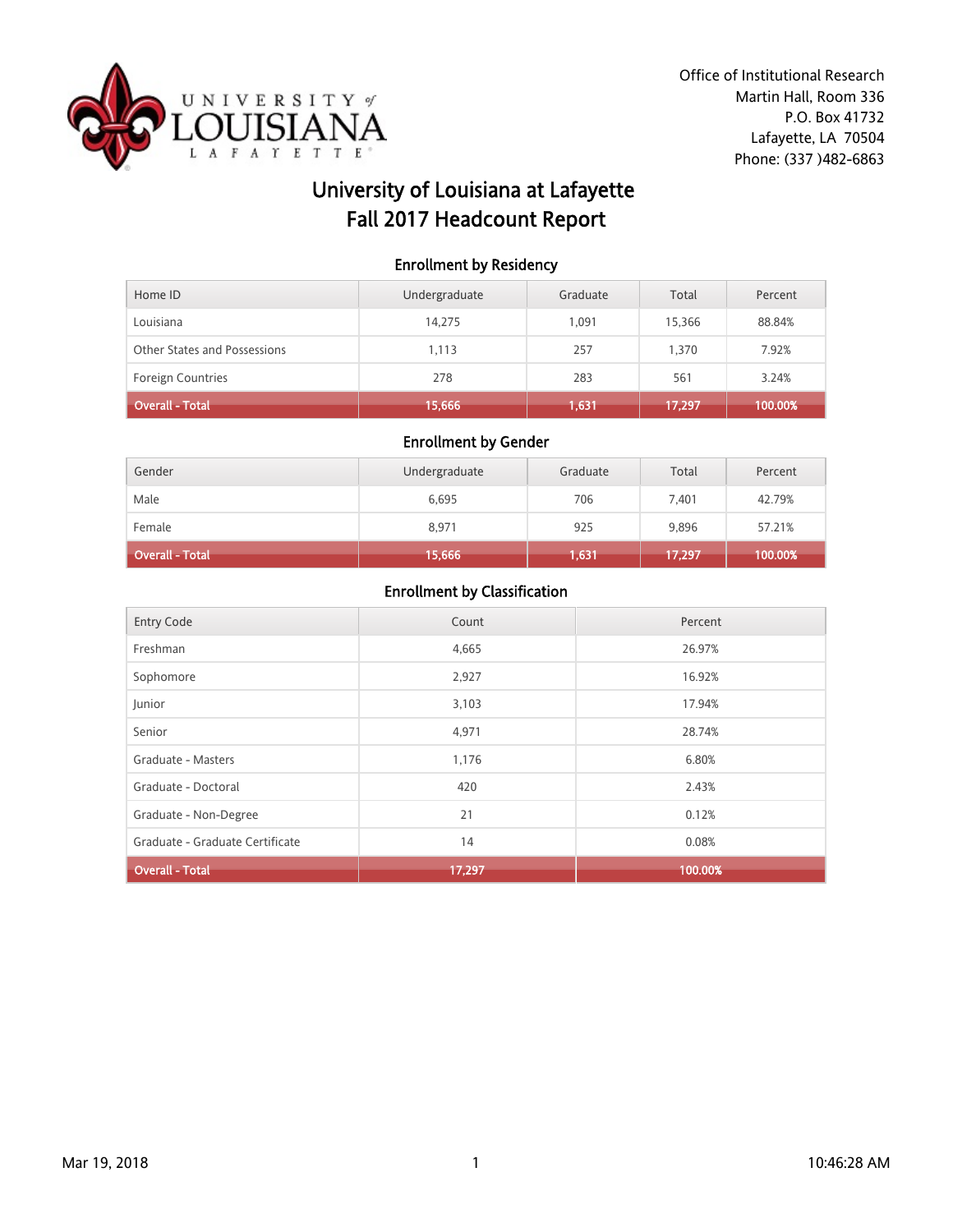

# University of Louisiana at Lafayette Fall 2017 Headcount Report

### Enrollment by Entry Type

| Population Type        | Undergraduate | Graduate     | Total  | Percent |
|------------------------|---------------|--------------|--------|---------|
| Continuing             | 10,298        | 1.044        | 11,342 | 65.57%  |
| Dual Enrollment        | 758           | $\mathbf{0}$ | 758    | 4.38%   |
| First Time             | 2.982         | 507          | 3,489  | 20.17%  |
| Non Degree             | 154           | 20           | 174    | 1.01%   |
| Re-entry               | 526           | 60           | 586    | 3.39%   |
| Transfer               | 948           | 0            | 948    | 5.48%   |
| <b>Overall - Total</b> | 15,666        | 1,631        | 17,297 | 100.00% |

# Enrollment by Race/Ethnicity

| Race                                      | Undergraduate | Graduate     | Total  | Percent |
|-------------------------------------------|---------------|--------------|--------|---------|
| American Indian or Alaska Native          | 32            | 3            | 35     | 0.20%   |
| Asian                                     | 373           | 29           | 402    | 2.32%   |
| <b>Black or African American</b>          | 3,156         | 203          | 3,359  | 19.42%  |
| Hispanic, of any race                     | 886           | 34           | 920    | 5.32%   |
| Native Hawaiian or Other Pacific Islander | 18            | $\mathbf{0}$ | 18     | 0.10%   |
| Non-resident Alien                        | 246           | 271          | 517    | 2.99%   |
| Two or more races                         | 311           | 22           | 333    | 1.93%   |
| Unknown Race/Ethnicity                    | 381           | 42           | 423    | 2.45%   |
| White                                     | 10,263        | 1,027        | 11,290 | 65.27%  |
| <b>Overall - Total</b>                    | 15,666        | 1,631        | 17,297 | 100.00% |

| <b>Full/Part Time</b> | Undergraduate | Graduate | Total  | Percent |
|-----------------------|---------------|----------|--------|---------|
| <b>Full Time</b>      | 12,767        | 924      | 13,691 | 79.15%  |
| Part Time             | 2,899         | 707      | 3,606  | 20.85%  |
| Overall - Total       | 15,666        | 1,631    | 17,297 | 100.00% |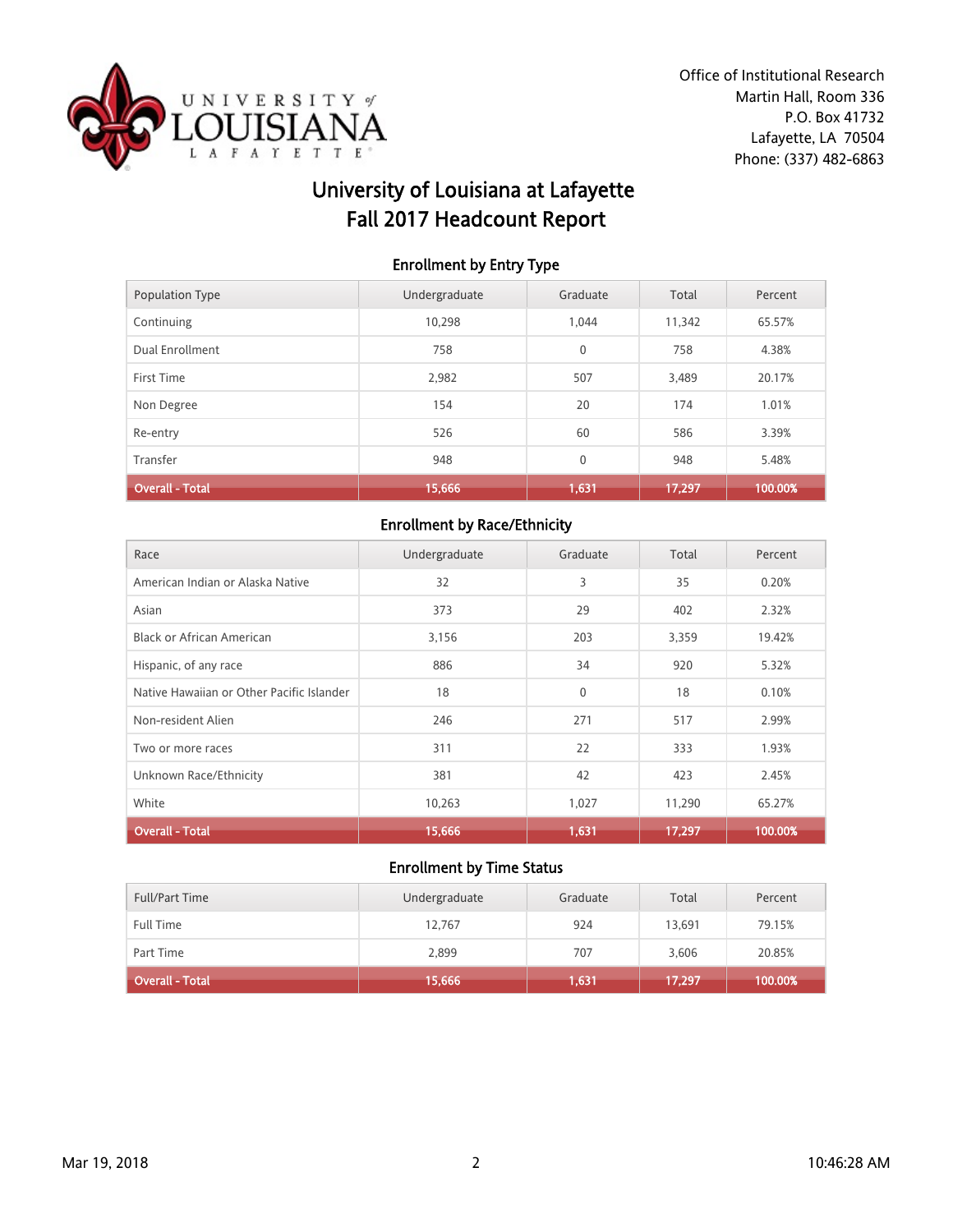

# Academic Affairs, VP Fall 2017 Headcount Report

#### Enrollment by Residency

| Home ID                      | Undergraduate | Graduate | Total | Percent |
|------------------------------|---------------|----------|-------|---------|
| Louisiana                    | 868           |          | 868   | 99.20%  |
| Other States and Possessions |               |          |       | 0.11%   |
| <b>Foreign Countries</b>     | 6             |          | 6     | 0.69%   |
| Overall - Total              | 875           |          | 875   | 100.00% |

## Enrollment by Gender

| Gender                 | Undergraduate | Graduate | Total | Percent |
|------------------------|---------------|----------|-------|---------|
| Male                   | 317           |          | 317   | 36.23%  |
| Female                 | 558           |          | 558   | 63.77%  |
| <b>Overall - Total</b> | 875           |          | 875   | 100.00% |

| Entry Code             | Count | Percent |
|------------------------|-------|---------|
| Freshman               | 826   | 94.40%  |
| Sophomore              | 14    | 1.60%   |
| Junior                 | 2     | 0.23%   |
| Senior                 | 33    | 3.77%   |
| <b>Overall - Total</b> | 875   | 100.00% |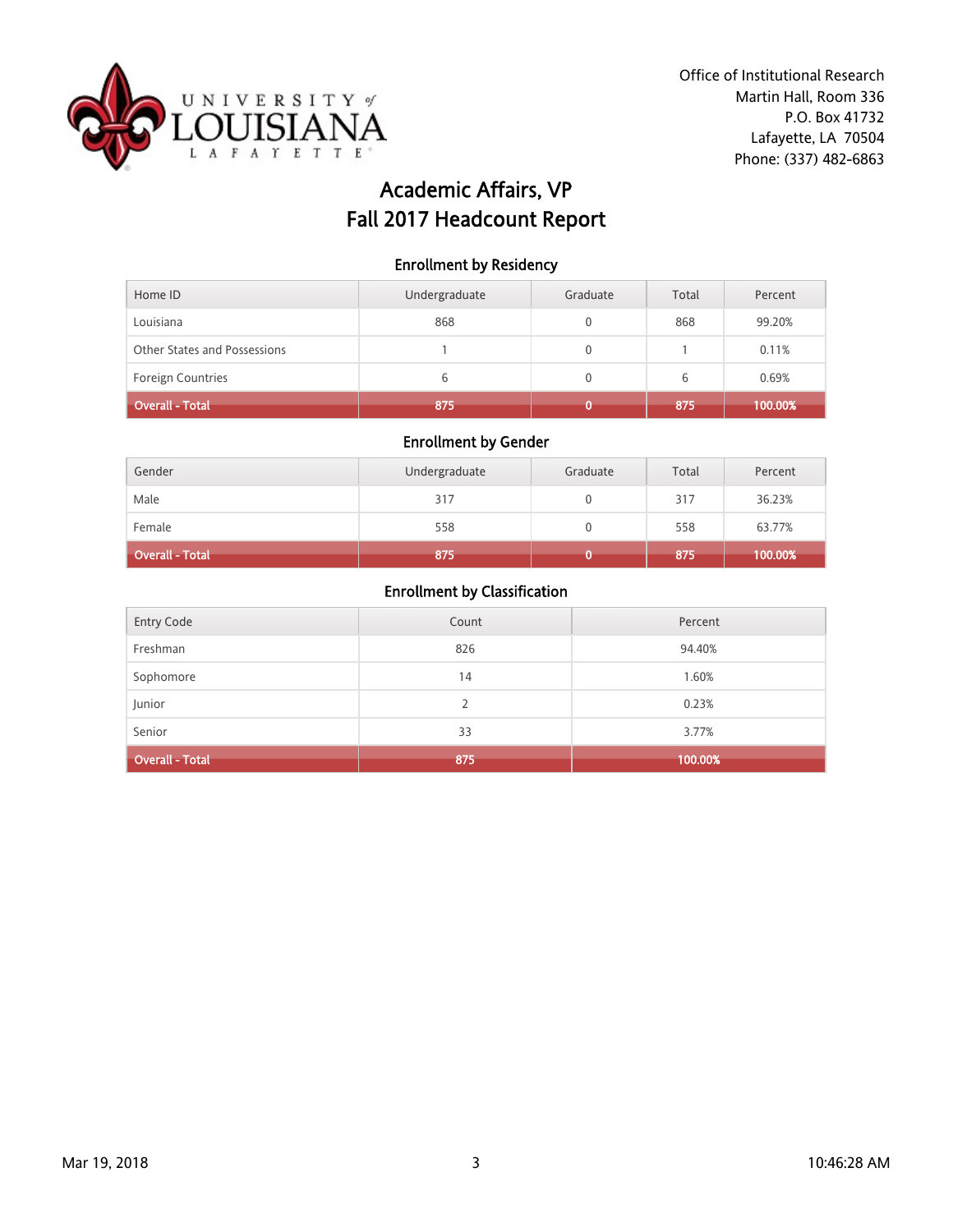

# Academic Affairs, VP Fall 2017 Headcount Report

#### Enrollment by Entry Type

| Population Type        | Undergraduate | Graduate | Total | Percent |
|------------------------|---------------|----------|-------|---------|
| Dual Enrollment        | 758           | 0        | 758   | 86.63%  |
| Non Degree             | 115           | 0        | 115   | 13.14%  |
| Re-entry               |               | 0        |       | 0.23%   |
| <b>Overall - Total</b> | 875           |          | 875   | 100.00% |

## Enrollment by Race/Ethnicity

| Race                                      | Undergraduate | Graduate     | Total          | Percent |
|-------------------------------------------|---------------|--------------|----------------|---------|
| Asian                                     | 36            | $\mathbf{0}$ | 36             | 4.11%   |
| Black or African American                 | 107           | $\mathbf{0}$ | 107            | 12.23%  |
| Hispanic, of any race                     | 85            | $\Omega$     | 85             | 9.71%   |
| American Indian or Alaska Native          | 4             | $\mathbf{0}$ | 4              | 0.46%   |
| Two or more races                         | 2             | $\mathbf{0}$ | $\overline{2}$ | 0.23%   |
| Non-resident Alien                        | 6             | $\mathbf{0}$ | 6              | 0.69%   |
| Native Hawaiian or Other Pacific Islander | 6             | $\mathbf{0}$ | 6              | 0.69%   |
| Unknown Race/Ethnicity                    | 11            | $\Omega$     | 11             | 1.26%   |
| White                                     | 618           | $\mathbf 0$  | 618            | 70.63%  |
| <b>Overall - Total</b>                    | 875           | ٢            | 875            | 100.00% |

| <b>Full/Part Time</b>  | Undergraduate | Graduate | Total | Percent |
|------------------------|---------------|----------|-------|---------|
| <b>Full Time</b>       | 21            |          | 21    | 2.40%   |
| Part Time              | 854           |          | 854   | 97.60%  |
| <b>Overall - Total</b> | 875           |          | 875   | 100.00% |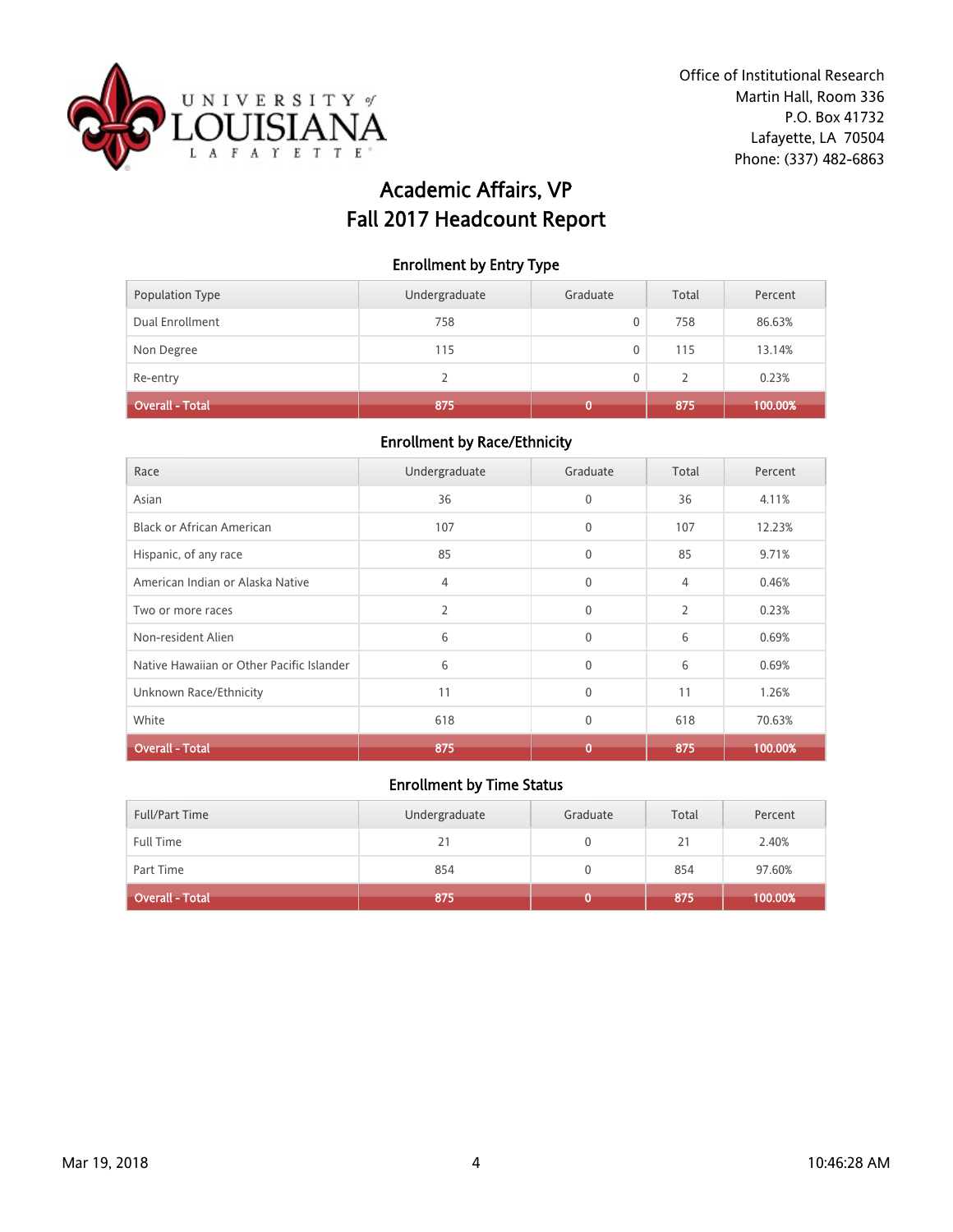

# Business Administration Fall 2017 Headcount Report

### Enrollment by Residency

| Home ID                      | Undergraduate | Graduate | Total | Percent |
|------------------------------|---------------|----------|-------|---------|
| Louisiana                    | 1,805         | 302      | 2.107 | 91.93%  |
| Other States and Possessions | 90            | 26       | 116   | 5.06%   |
| <b>Foreign Countries</b>     | 49            | 20       | 69    | 3.01%   |
| Overall - Total              | 1,944         | 348      | 2.292 | 100.00% |

## Enrollment by Gender

| Gender          | Undergraduate | Graduate | Total | Percent |
|-----------------|---------------|----------|-------|---------|
| Male            | 1,011         | 155      | 1.166 | 50.87%  |
| Female          | 933           | 193      | 1.126 | 49.13%  |
| Overall - Total | 1,944         | 348      | 2,292 | 100.00% |

| <b>Entry Code</b>               | Count | Percent |
|---------------------------------|-------|---------|
| Freshman                        | 497   | 21.68%  |
| Sophomore                       | 404   | 17.63%  |
| Junior                          | 469   | 20.46%  |
| Senior                          | 574   | 25.04%  |
| Graduate - Masters              | 343   | 14.97%  |
| Graduate - Graduate Certificate | 5     | 0.22%   |
| <b>Overall - Total</b>          | 2,292 | 100.00% |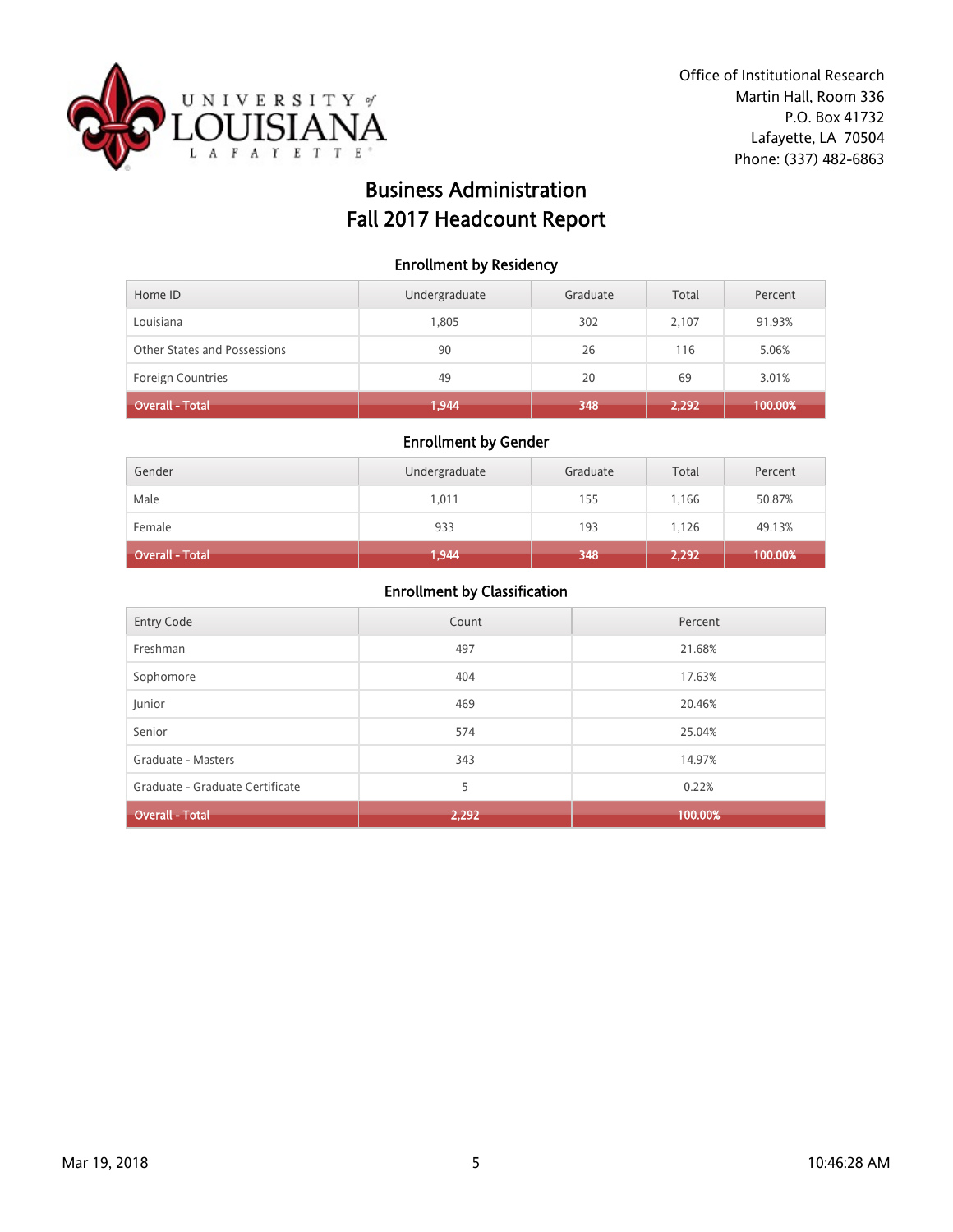

# Business Administration Fall 2017 Headcount Report

### Enrollment by Entry Type

| Population Type | Undergraduate | Graduate | Total | Percent |
|-----------------|---------------|----------|-------|---------|
| Continuing      | 1,429         | 111      | 1,540 | 67.19%  |
| First Time      | 343           | 222      | 565   | 24.65%  |
| Re-entry        | 62            | 15       | 77    | 3.36%   |
| Transfer        | 110           | 0        | 110   | 4.80%   |
| Overall - Total | 1,944         | 348      | 2,292 | 100.00% |

#### Enrollment by Race/Ethnicity

| Race                             | Undergraduate | Graduate | Total          | Percent |
|----------------------------------|---------------|----------|----------------|---------|
| Asian                            | 46            | 6        | 52             | 2.27%   |
| <b>Black or African American</b> | 374           | 62       | 436            | 19.02%  |
| Hispanic, of any race            | 97            | 10       | 107            | 4.67%   |
| American Indian or Alaska Native |               | 3        | $\overline{4}$ | 0.17%   |
| Two or more races                | 36            | 6        | 42             | 1.83%   |
| Non-resident Alien               | 44            | 18       | 62             | 2.71%   |
| Unknown Race/Ethnicity           | 47            | 5        | 52             | 2.27%   |
| White                            | 1,299         | 238      | 1,537          | 67.06%  |
| <b>Overall - Total</b>           | 1.944         | 348      | 2,292          | 100.00% |

| <b>Full/Part Time</b> | Undergraduate | Graduate | Total | Percent |
|-----------------------|---------------|----------|-------|---------|
| <b>Full Time</b>      | 1,785         | 124      | 1.909 | 83.29%  |
| Part Time             | 159           | 224      | 383   | 16.71%  |
| Overall - Total       | 1,944         | 348      | 2,292 | 100.00% |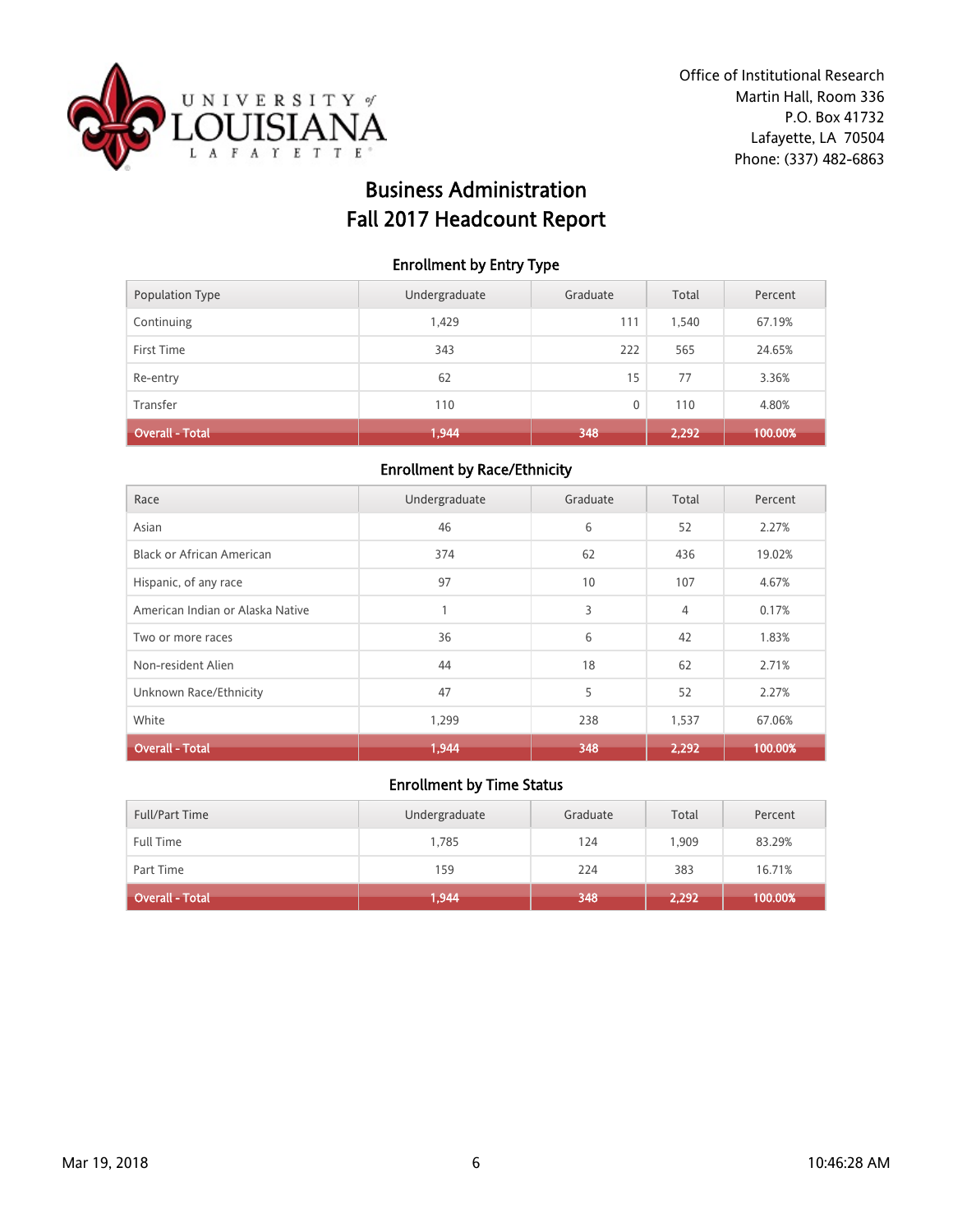

# Arts Fall 2017 Headcount Report

### Enrollment by Residency

| Home ID                      | Undergraduate | Graduate | Total | Percent |
|------------------------------|---------------|----------|-------|---------|
| Louisiana                    | 849           | 47       | 896   | 92.09%  |
| Other States and Possessions | 50            |          | 53    | 5.45%   |
| Foreign Countries            | 18            | 6        | 24    | 2.47%   |
| Overall - Total              | 917           | 56       | 973   | 100.00% |

## Enrollment by Gender

| Gender                 | Undergraduate | Graduate | Total | Percent |
|------------------------|---------------|----------|-------|---------|
| Male                   | 378           | 28       | 406   | 41.73%  |
| Female                 | 539           | 28       | 567   | 58.27%  |
| <b>Overall - Total</b> | 917           | 56       | 973   | 100.00% |

| <b>Entry Code</b>      | Count | Percent |
|------------------------|-------|---------|
| Freshman               | 296   | 30.42%  |
| Sophomore              | 187   | 19.22%  |
| Junior                 | 178   | 18.29%  |
| Senior                 | 256   | 26.31%  |
| Graduate - Masters     | 56    | 5.76%   |
| <b>Overall - Total</b> | 973   | 100.00% |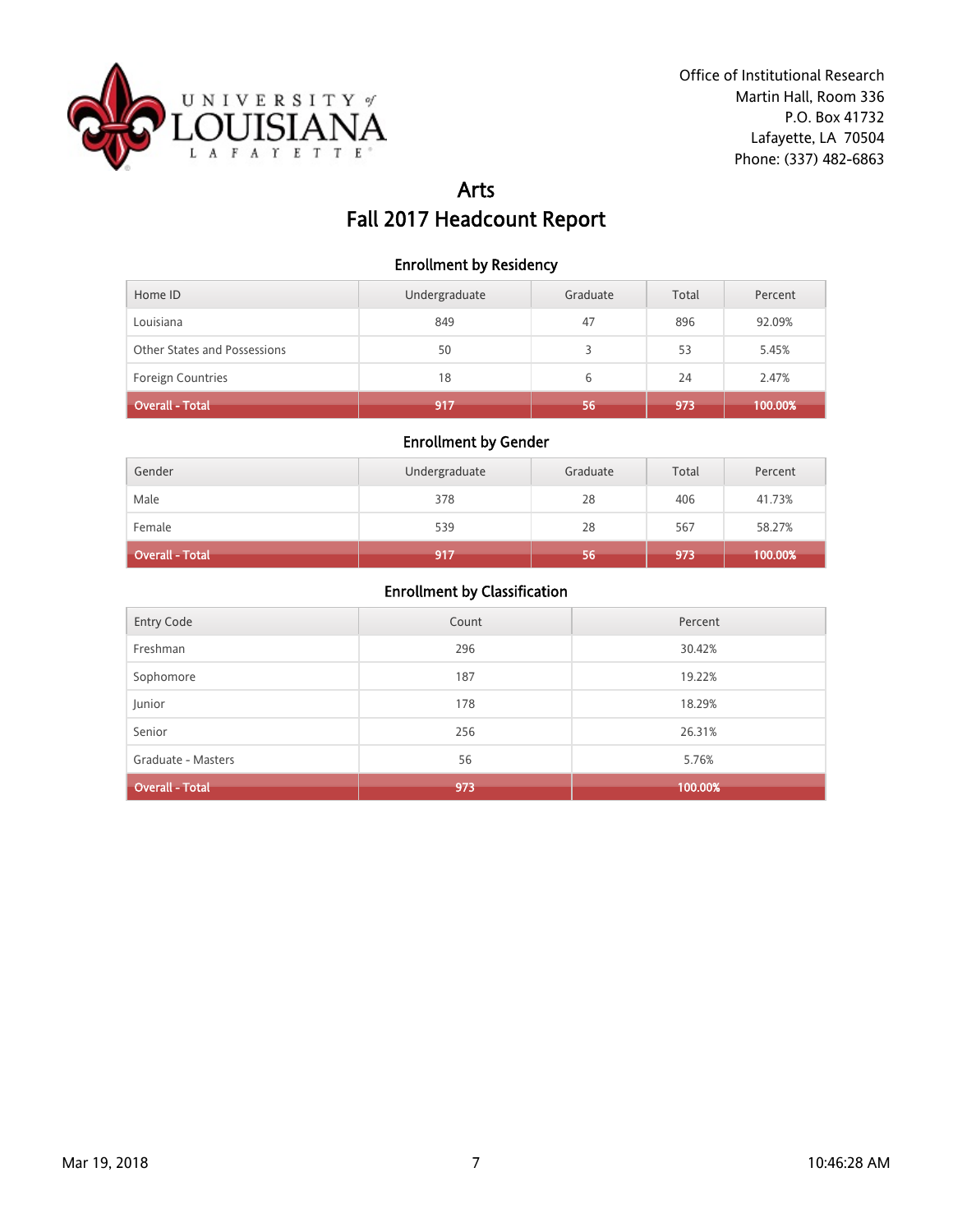

# Arts Fall 2017 Headcount Report

### Enrollment by Entry Type

| <b>Population Type</b> | Undergraduate | Graduate | Total | Percent |
|------------------------|---------------|----------|-------|---------|
| Continuing             | 613           | 33       | 646   | 66.39%  |
| First Time             | 238           | 23       | 261   | 26.82%  |
| Re-entry               | 27            | 0        | 27    | 2.77%   |
| Transfer               | 39            | 0        | 39    | 4.01%   |
| <b>Overall - Total</b> | 917           | 56       | 973   | 100.00% |

#### Enrollment by Race/Ethnicity

| Race                                      | Undergraduate | Graduate     | Total        | Percent |
|-------------------------------------------|---------------|--------------|--------------|---------|
| Asian                                     | 18            | $\mathbf{1}$ | 19           | 1.95%   |
| Black or African American                 | 175           | 7            | 182          | 18.71%  |
| Hispanic, of any race                     | 52            |              | 53           | 5.45%   |
| American Indian or Alaska Native          | 2             | $\mathbf{0}$ | 2            | 0.21%   |
| Two or more races                         | 20            | 1            | 21           | 2.16%   |
| Non-resident Alien                        | 15            | 6            | 21           | 2.16%   |
| Native Hawaiian or Other Pacific Islander |               | $\mathbf{0}$ | $\mathbf{1}$ | 0.10%   |
| Unknown Race/Ethnicity                    | 18            | 1            | 19           | 1.95%   |
| White                                     | 616           | 39           | 655          | 67.32%  |
| <b>Overall - Total</b>                    | 917           | 56           | 973          | 100.00% |

| <b>Full/Part Time</b> | Undergraduate | Graduate | Total | Percent |
|-----------------------|---------------|----------|-------|---------|
| Full Time             | 827           | 54       | 881   | 90.54%  |
| Part Time             | 90            |          | 92    | 9.46%   |
| Overall - Total       | 917           | 56       | 973   | 100.00% |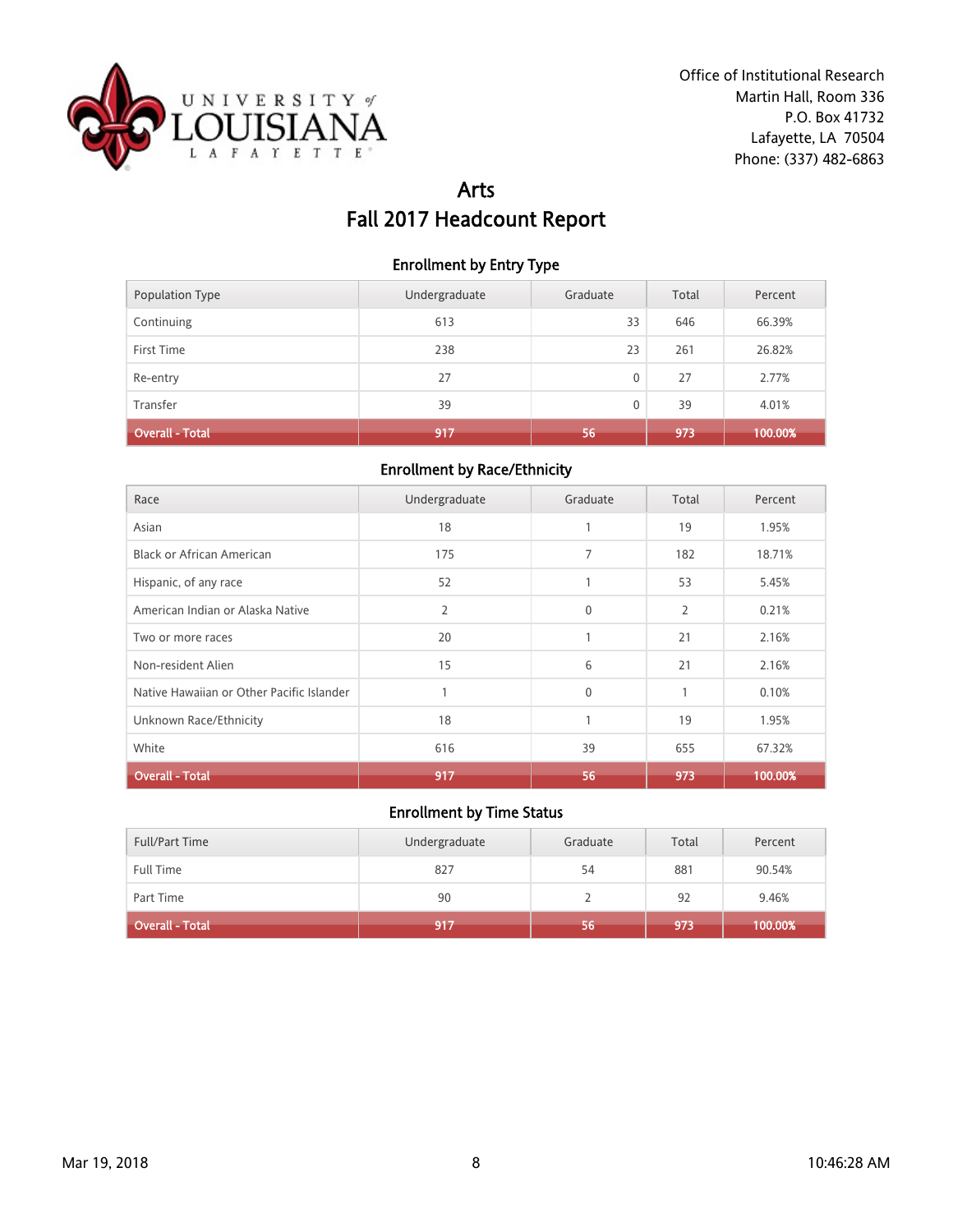

# Education Fall 2017 Headcount Report

#### Enrollment by Residency

| Home ID                      | Undergraduate | Graduate | Total | Percent |
|------------------------------|---------------|----------|-------|---------|
| Louisiana                    | 1.849         | 258      | 2.107 | 93.77%  |
| Other States and Possessions | 98            | 24       | 122   | 5.43%   |
| <b>Foreign Countries</b>     | 14            | 4        | 18    | 0.80%   |
| Overall - Total              | 1,961         | 286      | 2.247 | 100.00% |

## Enrollment by Gender

| Gender          | Undergraduate | Graduate | Total | Percent |
|-----------------|---------------|----------|-------|---------|
| Male            | 583           | 62       | 645   | 28.70%  |
| Female          | 1,378         | 224      | 1,602 | 71.30%  |
| Overall - Total | 1,961         | 286      | 2,247 | 100.00% |

| <b>Entry Code</b>               | Count | Percent |
|---------------------------------|-------|---------|
| Freshman                        | 490   | 21.81%  |
| Sophomore                       | 429   | 19.09%  |
| Junior                          | 428   | 19.05%  |
| Senior                          | 614   | 27.33%  |
| Graduate - Masters              | 193   | 8.59%   |
| Graduate - Doctoral             | 89    | 3.96%   |
| Graduate - Graduate Certificate | 4     | 0.18%   |
| <b>Overall - Total</b>          | 2,247 | 100.00% |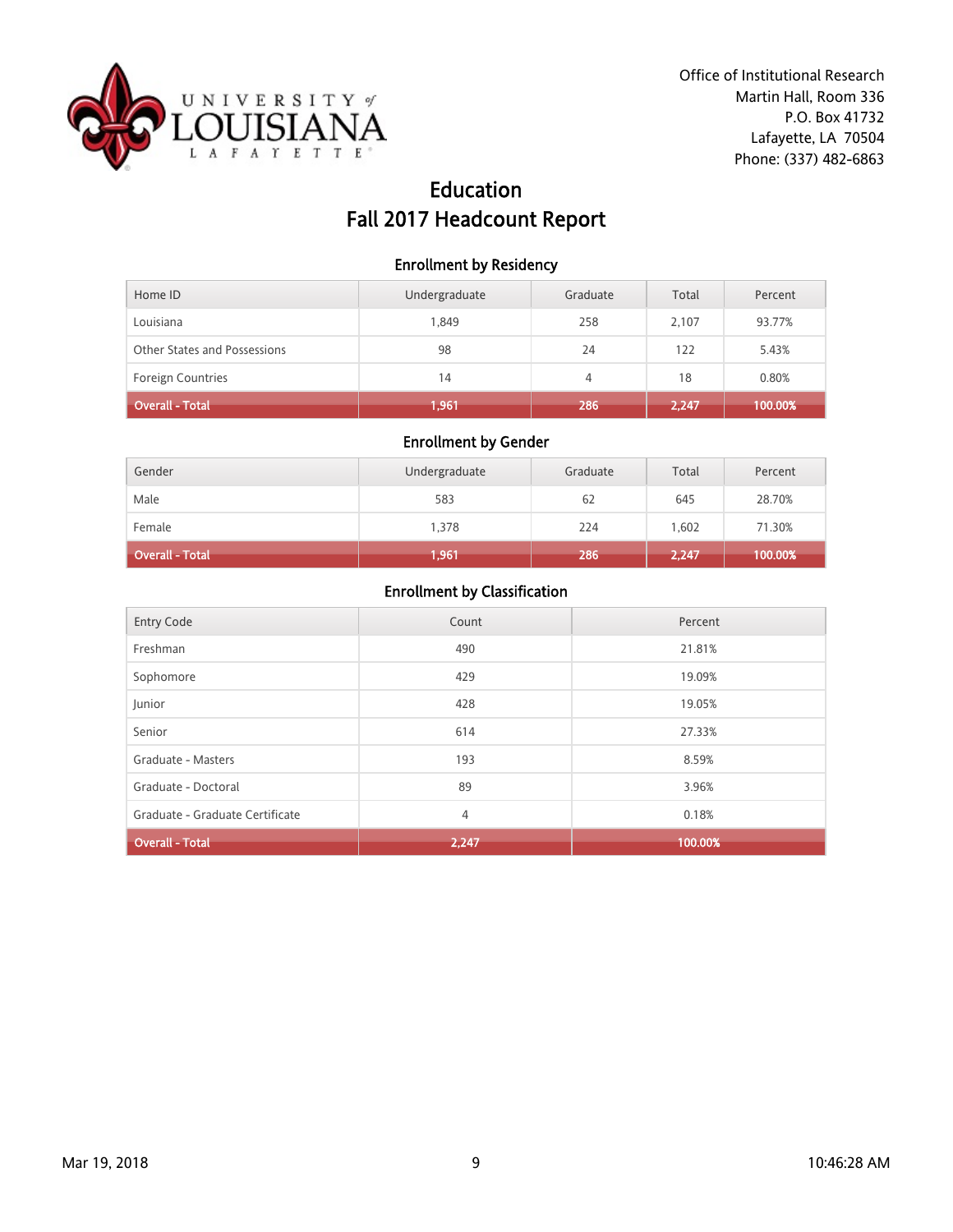

# Education Fall 2017 Headcount Report

### Enrollment by Entry Type

| Population Type        | Undergraduate | Graduate | Total | Percent |
|------------------------|---------------|----------|-------|---------|
| Continuing             | 1,409         | 190      | 1,599 | 71.16%  |
| First Time             | 352           | 84       | 436   | 19.40%  |
| Non Degree             | 38            | 0        | 38    | 1.69%   |
| Re-entry               | 68            | 12       | 80    | 3.56%   |
| Transfer               | 94            | 0        | 94    | 4.18%   |
| <b>Overall - Total</b> | 1,961         | 286      | 2,247 | 100.00% |

## Enrollment by Race/Ethnicity

| Race                                      | Undergraduate | Graduate     | Total        | Percent |
|-------------------------------------------|---------------|--------------|--------------|---------|
| Asian                                     | 25            | 4            | 29           | 1.29%   |
| <b>Black or African American</b>          | 425           | 66           | 491          | 21.85%  |
| Hispanic, of any race                     | 114           | 4            | 118          | 5.25%   |
| American Indian or Alaska Native          | 4             | $\mathbf{0}$ | 4            | 0.18%   |
| Two or more races                         | 42            | 3            | 45           | 2.00%   |
| Non-resident Alien                        | 13            | 3            | 16           | 0.71%   |
| Native Hawaiian or Other Pacific Islander |               | $\mathbf{0}$ | $\mathbf{1}$ | 0.04%   |
| Unknown Race/Ethnicity                    | 37            | 11           | 48           | 2.14%   |
| White                                     | 1,300         | 195          | 1,495        | 66.53%  |
| Overall - Total                           | 1,961         | 286          | 2,247        | 100.00% |

| <b>Full/Part Time</b> | Undergraduate | Graduate | Total | Percent    |
|-----------------------|---------------|----------|-------|------------|
| <b>Full Time</b>      | 1.721         | 99       | 1.820 | 81.00%     |
| Part Time             | 240           | 187      | 427   | 19.00%     |
| Overall - Total       | 1,961         | 286      | 2,247 | $100.00\%$ |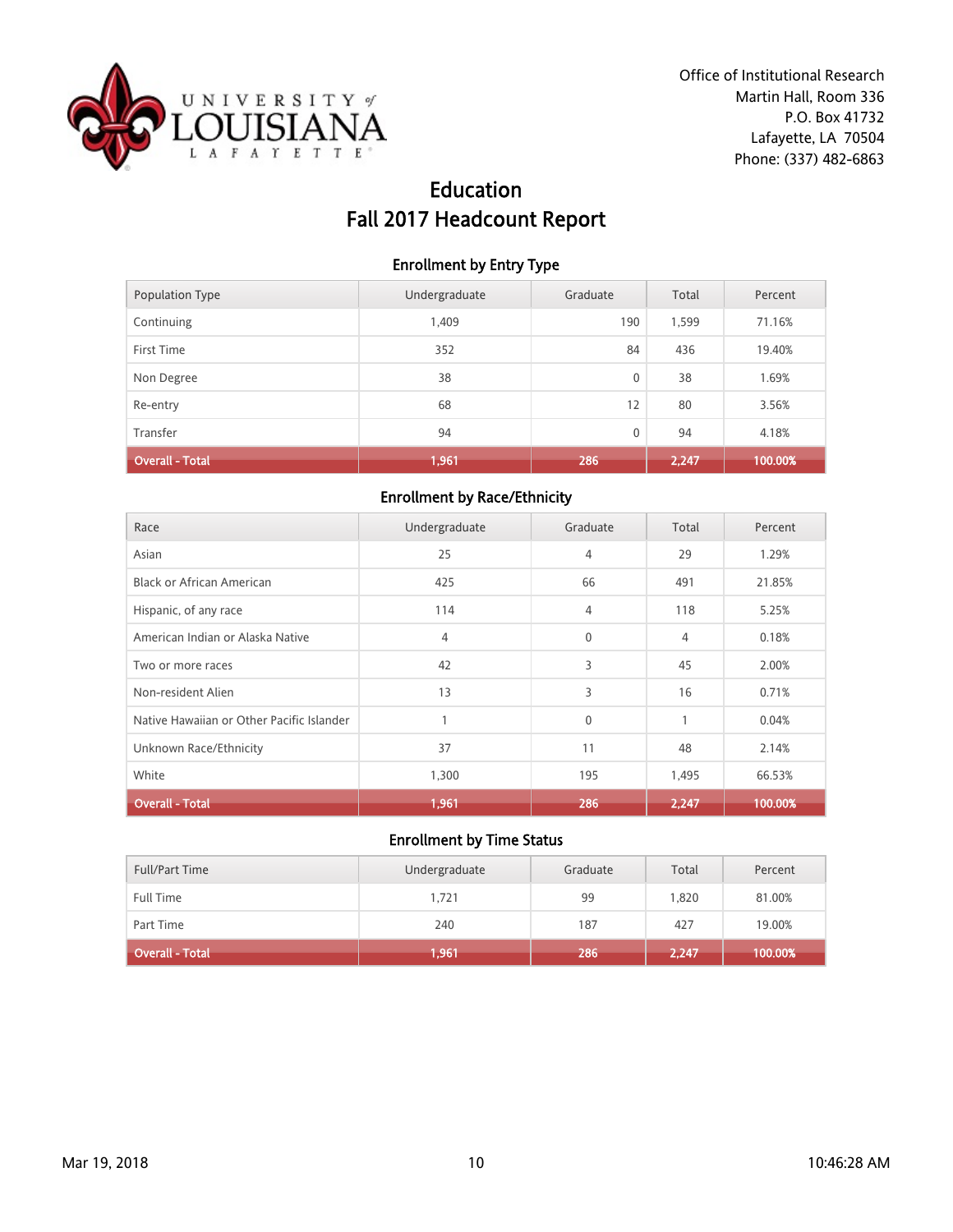

# Engineering Fall 2017 Headcount Report

### Enrollment by Residency

| Home ID                      | Undergraduate | Graduate | Total | Percent |
|------------------------------|---------------|----------|-------|---------|
| Louisiana                    | 2,108         | 47       | 2,155 | 83.59%  |
| Other States and Possessions | 176           | 12       | 188   | 7.29%   |
| <b>Foreign Countries</b>     | 125           | 110      | 235   | 9.12%   |
| Overall - Total              | 2,409         | 169      | 2,578 | 100.00% |

## Enrollment by Gender

| Gender          | Undergraduate | Graduate | Total | Percent |
|-----------------|---------------|----------|-------|---------|
| Male            | 2,025         | 136      | 2,161 | 83.82%  |
| Female          | 384           | 33       | 417   | 16.18%  |
| Overall - Total | 2,409         | 169      | 2,578 | 100.00% |

| Entry Code          | Count | Percent |
|---------------------|-------|---------|
| Freshman            | 568   | 22.03%  |
| Sophomore           | 497   | 19.28%  |
| Junior              | 523   | 20.29%  |
| Senior              | 821   | 31.85%  |
| Graduate - Masters  | 94    | 3.65%   |
| Graduate - Doctoral | 75    | 2.91%   |
| Overall - Total     | 2,578 | 100.00% |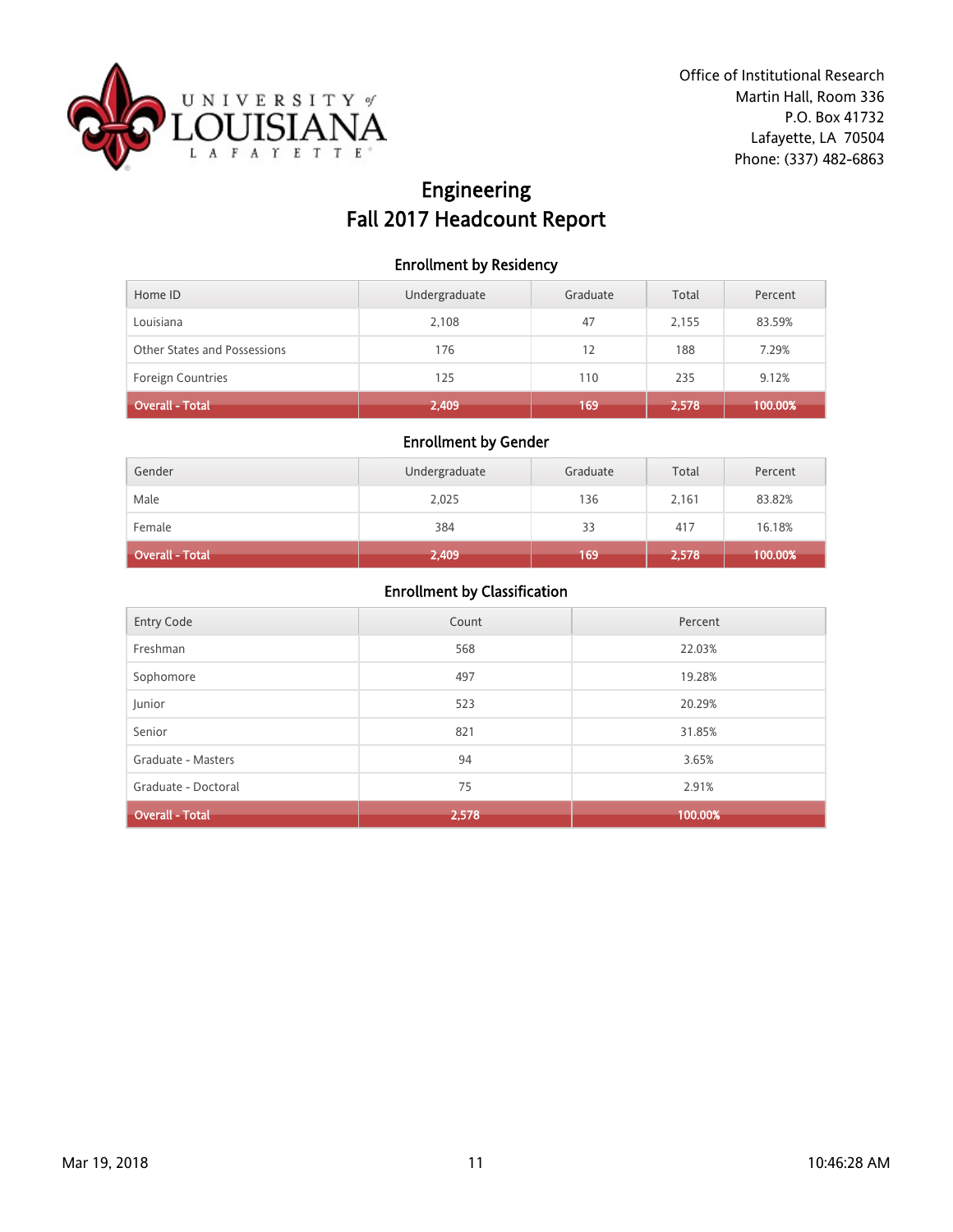

# Engineering Fall 2017 Headcount Report

### Enrollment by Entry Type

| Population Type        | Undergraduate | Graduate | Total | Percent |
|------------------------|---------------|----------|-------|---------|
| Continuing             | 1.784         | 132      | 1,916 | 74.32%  |
| First Time             | 481           | 30       | 511   | 19.82%  |
| Re-entry               | 50            | ⇁        | 57    | 2.21%   |
| Transfer               | 94            | 0        | 94    | 3.65%   |
| <b>Overall - Total</b> | 2,409         | 169.     | 2,578 | 100.00% |

#### Enrollment by Race/Ethnicity

| Race                                      | Undergraduate | Graduate     | Total          | Percent |
|-------------------------------------------|---------------|--------------|----------------|---------|
| Asian                                     | 71            | 4            | 75             | 2.91%   |
| <b>Black or African American</b>          | 280           | 9            | 289            | 11.21%  |
| Hispanic, of any race                     | 131           | 4            | 135            | 5.24%   |
| American Indian or Alaska Native          | 4             | $\mathbf 0$  | $\overline{4}$ | 0.16%   |
| Two or more races                         | 36            | $\mathbf{0}$ | 36             | 1.40%   |
| Non-resident Alien                        | 119           | 107          | 226            | 8.77%   |
| Native Hawaiian or Other Pacific Islander | 4             | $\mathbf{0}$ | $\overline{4}$ | 0.16%   |
| Unknown Race/Ethnicity                    | 63            | 3            | 66             | 2.56%   |
| White                                     | 1,701         | 42           | 1,743          | 67.61%  |
| <b>Overall - Total</b>                    | 2,409         | 169          | 2.578          | 100.00% |

| <b>Full/Part Time</b> | Undergraduate | Graduate | Total | Percent |
|-----------------------|---------------|----------|-------|---------|
| <b>Full Time</b>      | 2,236         | 135      | 2,371 | 91.97%  |
| Part Time             | 173           | 34       | 207   | 8.03%   |
| Overall - Total       | 2,409         | 169      | 2,578 | 100.00% |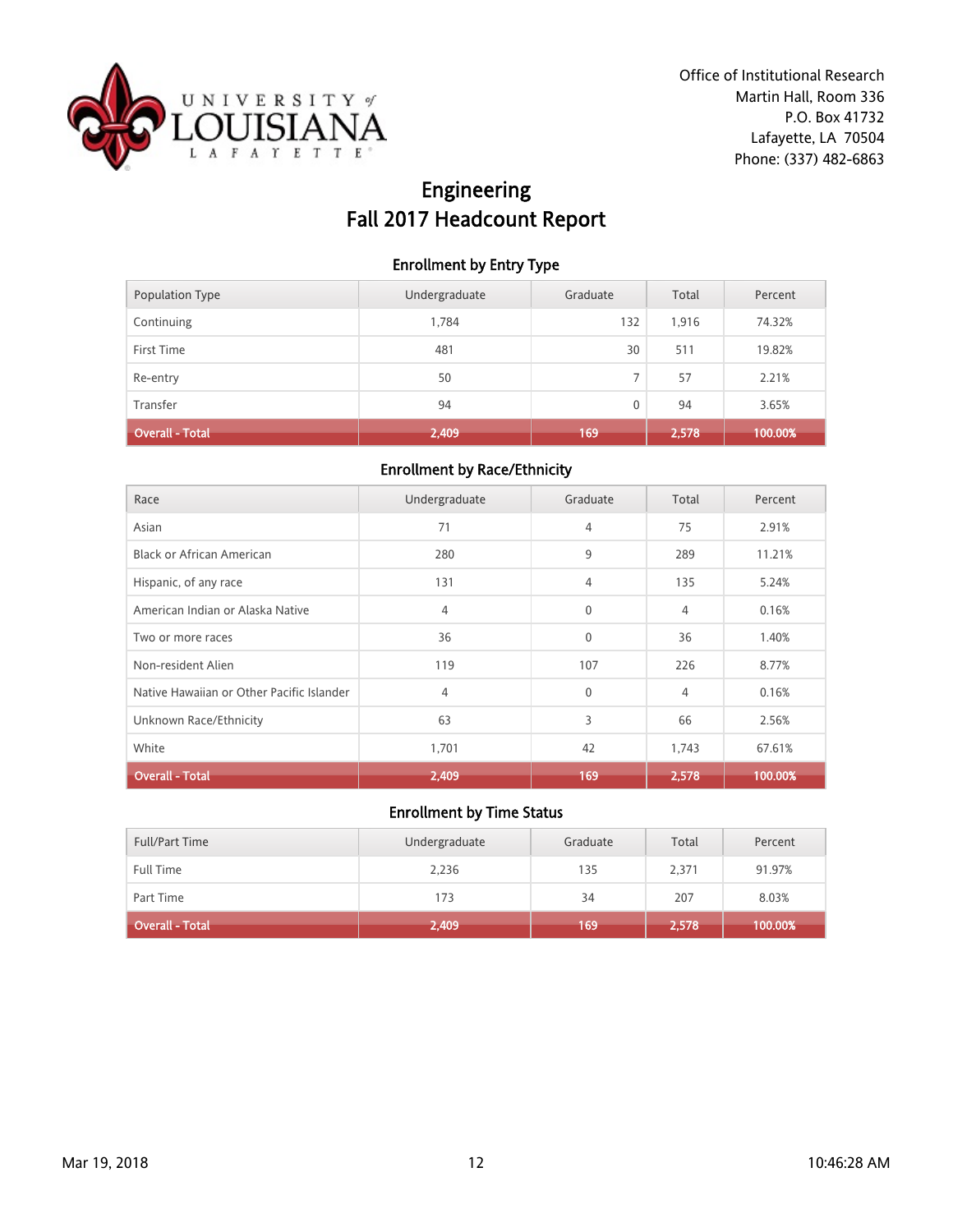

# Graduate School Fall 2017 Headcount Report

### Enrollment by Residency

| Home ID                             | Undergraduate | Graduate | Total | Percent |
|-------------------------------------|---------------|----------|-------|---------|
| Louisiana                           |               | 19       | 19    | 86.36%  |
| <b>Other States and Possessions</b> |               |          |       | 13.64%  |
| Overall - Total                     |               |          | 22    | 100.00% |

# Enrollment by Gender

| Gender          | Undergraduate | Graduate | Total | Percent |
|-----------------|---------------|----------|-------|---------|
| Male            | U             | 12       | 12    | 54.55%  |
| Female          |               | 10       | 10    | 45.45%  |
| Overall - Total |               | 22       | 22    | 100.00% |

| <b>Entry Code</b>               | Count | Percent |
|---------------------------------|-------|---------|
| Graduate - Non-Degree           | 21    | 95.45%  |
| Graduate - Graduate Certificate |       | 4.55%   |
| Overall - Total '               | 22    | 100.00% |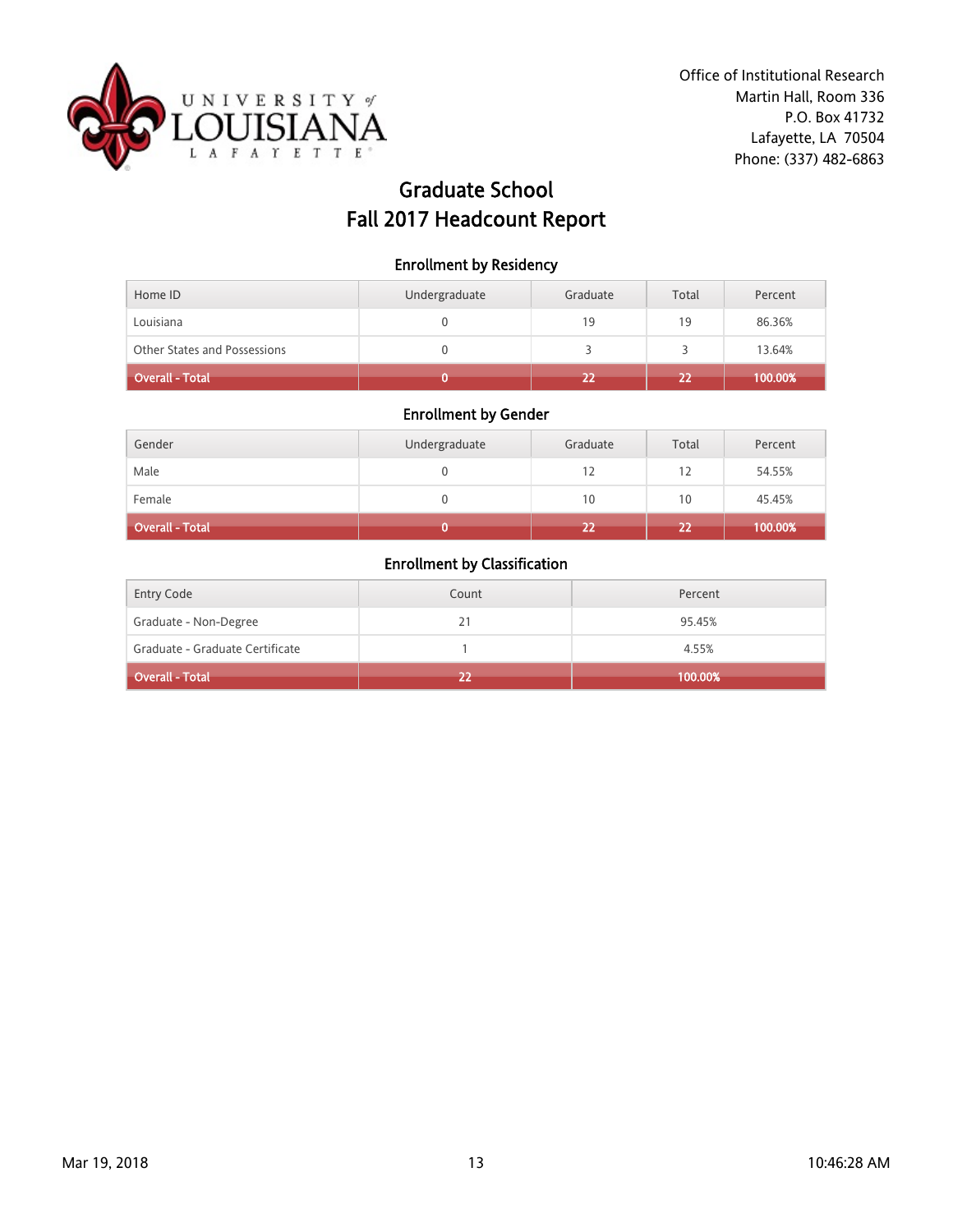

# Graduate School Fall 2017 Headcount Report

### Enrollment by Entry Type

| Population Type        | Undergraduate | Graduate | Total | Percent |
|------------------------|---------------|----------|-------|---------|
| Continuing             | 0             | ∠        |       | 9.09%   |
| Non Degree             | 0             | 19       | 19    | 86.36%  |
| Re-entry               | 0             |          |       | 4.55%   |
| <b>Overall - Total</b> |               | 22       | 22    | 100.00% |

## Enrollment by Race/Ethnicity

| Race                             | Undergraduate | Graduate | Total | Percent |
|----------------------------------|---------------|----------|-------|---------|
| <b>Black or African American</b> | 0             | 4        | 4     | 18.18%  |
| Two or more races                | 0             |          |       | 4.55%   |
| White                            | 0             | 17       | 17    | 77.27%  |
| Overall - Total                  |               | 22       | 22    | 100.00% |

| <b>Full/Part Time</b> | Undergraduate | Graduate | Total | Percent |
|-----------------------|---------------|----------|-------|---------|
| Part Time             |               |          | 22    | 100.00% |
| Overall - Total       |               |          |       | 100.00% |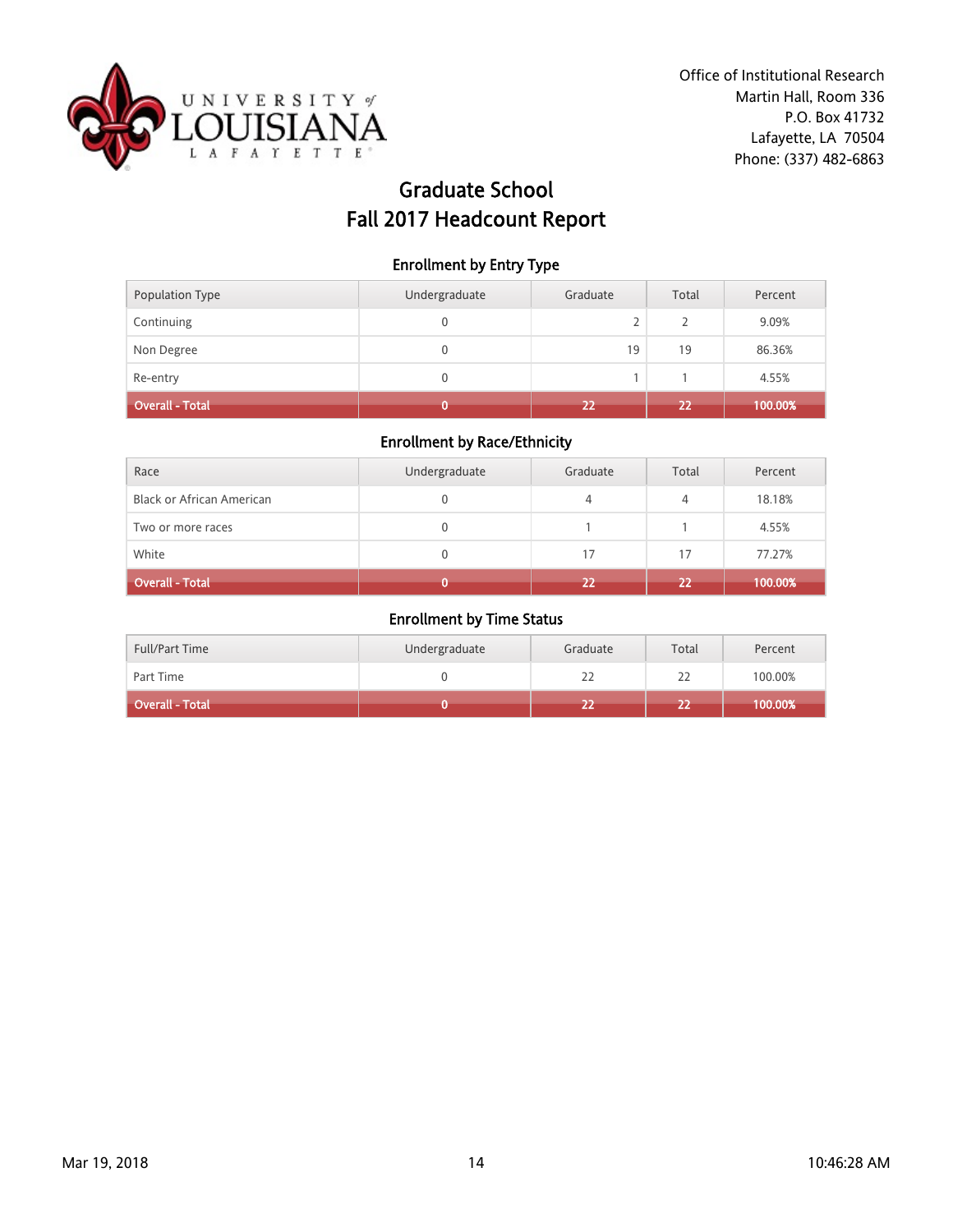

# Liberal Arts Fall 2017 Headcount Report

### Enrollment by Residency

| Home ID                      | Undergraduate | Graduate | Total | Percent |
|------------------------------|---------------|----------|-------|---------|
| Louisiana                    | 2,392         | 192      | 2,584 | 91.63%  |
| Other States and Possessions | 86            | 98       | 184   | 6.52%   |
| Foreign Countries            | 23            | 29       | 52    | 1.84%   |
| <b>Overall - Total</b>       | 2,501         | 319      | 2,820 | 100.00% |

## Enrollment by Gender

| Gender                 | Undergraduate | Graduate | Total | Percent |
|------------------------|---------------|----------|-------|---------|
| Male                   | 692           | 90       | 782   | 27.73%  |
| Female                 | 1,809         | 229      | 2,038 | 72.27%  |
| <b>Overall - Total</b> | 2,501         | 319      | 2,820 | 100.00% |

| <b>Entry Code</b>               | Count | Percent |
|---------------------------------|-------|---------|
| Freshman                        | 627   | 22.23%  |
| Sophomore                       | 574   | 20.35%  |
| Junior                          | 599   | 21.24%  |
| Senior                          | 701   | 24.86%  |
| Graduate - Masters              | 204   | 7.23%   |
| Graduate - Doctoral             | 111   | 3.94%   |
| Graduate - Graduate Certificate | 4     | 0.14%   |
| <b>Overall - Total</b>          | 2,820 | 100.00% |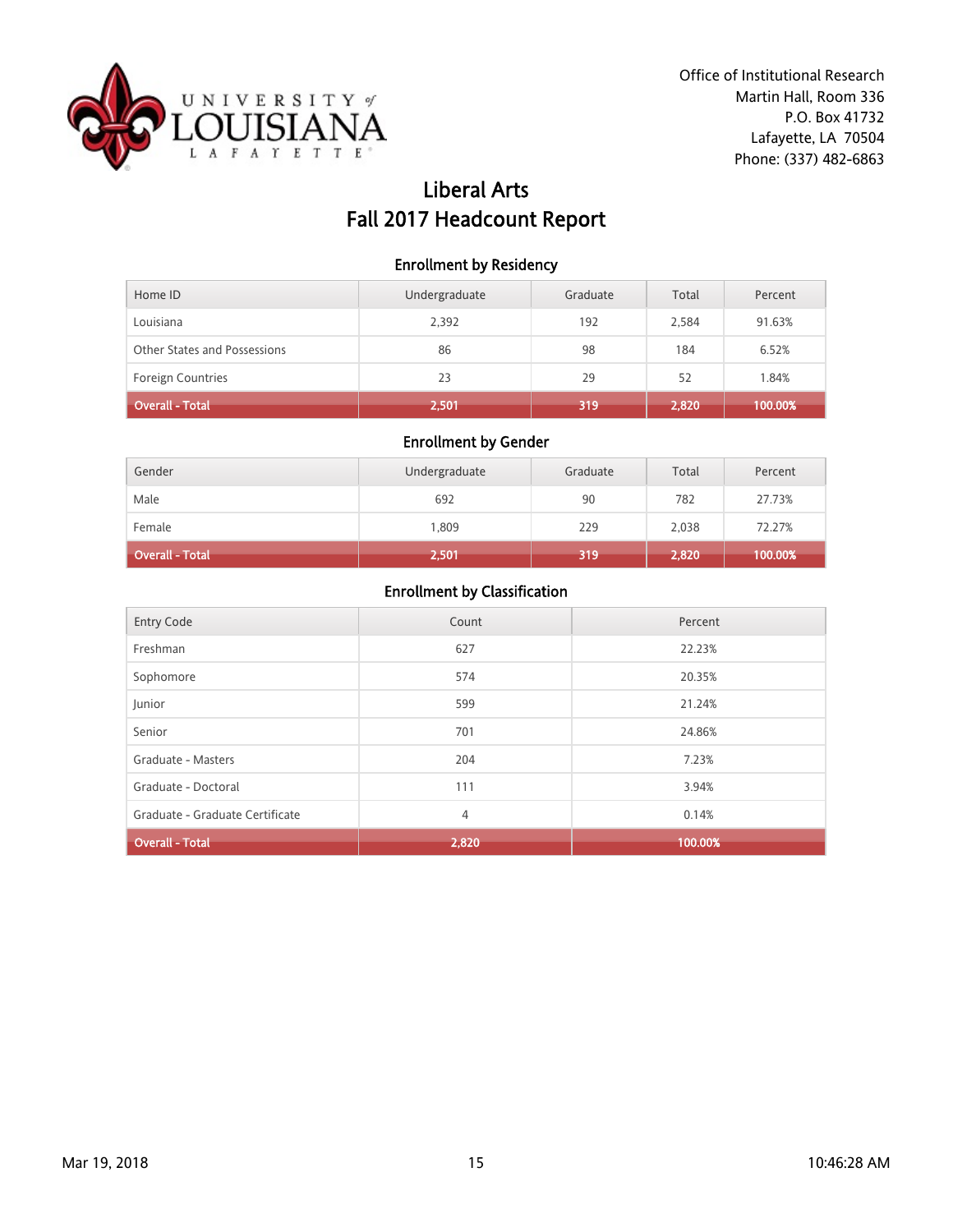

# Liberal Arts Fall 2017 Headcount Report

### Enrollment by Entry Type

| Population Type        | Undergraduate | Graduate | Total | Percent |
|------------------------|---------------|----------|-------|---------|
| Continuing             | 1,818         | 249      | 2.067 | 73.30%  |
| First Time             | 463           | 57       | 520   | 18.44%  |
| Re-entry               | 100           | 13       | 113   | 4.01%   |
| Transfer               | 120           | 0        | 120   | 4.26%   |
| <b>Overall - Total</b> | 2,501         | 319      | 2,820 | 100.00% |

#### Enrollment by Race/Ethnicity

| Race                                      | Undergraduate | Graduate        | Total | Percent |
|-------------------------------------------|---------------|-----------------|-------|---------|
| Asian                                     | 18            | 3               | 21    | 0.74%   |
| <b>Black or African American</b>          | 657           | 33              | 690   | 24.47%  |
| Hispanic, of any race                     | 153           | 10 <sup>°</sup> | 163   | 5.78%   |
| American Indian or Alaska Native          | 5             | $\mathbf 0$     | 5     | 0.18%   |
| Two or more races                         | 60            | 7               | 67    | 2.38%   |
| Non-resident Alien                        | 18            | 28              | 46    | 1.63%   |
| Native Hawaiian or Other Pacific Islander |               | $\mathbf 0$     | 1     | 0.04%   |
| Unknown Race/Ethnicity                    | 44            | 10              | 54    | 1.91%   |
| White                                     | 1,545         | 228             | 1,773 | 62.87%  |
| <b>Overall - Total</b>                    | 2,501         | 319             | 2.820 | 100.00% |

| <b>Full/Part Time</b> | Undergraduate | Graduate | Total | Percent |
|-----------------------|---------------|----------|-------|---------|
| <b>Full Time</b>      | 2,362         | 253      | 2,615 | 92.73%  |
| Part Time             | 139           | 66       | 205   | 7.27%   |
| Overall - Total       | 2,501         | 319      | 2,820 | 100.00% |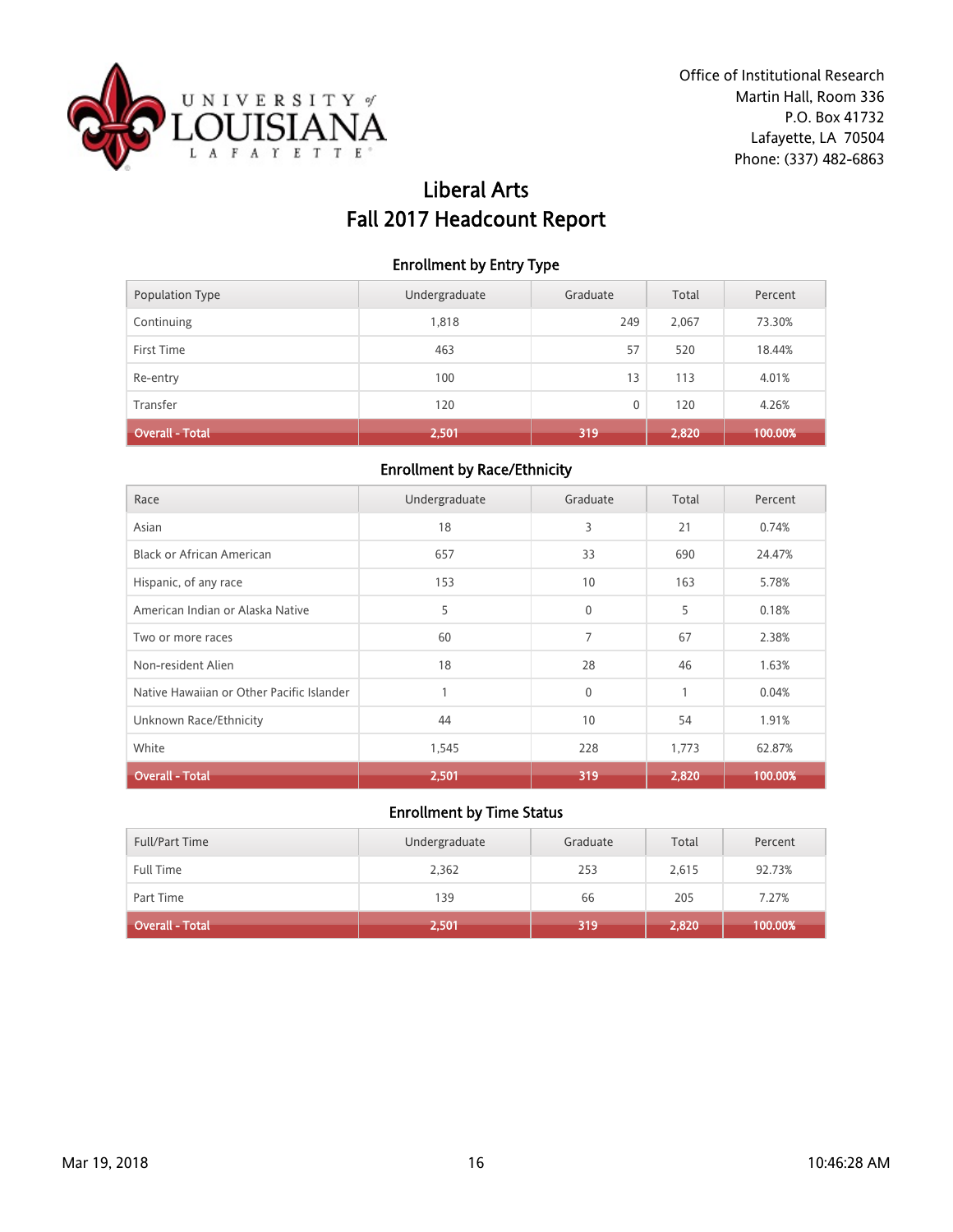

# Nursing & Allied Health Professions Fall 2017 Headcount Report

### Enrollment by Residency

| Home ID                      | Undergraduate | Graduate | Total | Percent |
|------------------------------|---------------|----------|-------|---------|
| Louisiana                    | 1.957         | 131      | 2,088 | 82.01%  |
| Other States and Possessions | 444           |          | 446   | 17.52%  |
| <b>Foreign Countries</b>     | 12            | 0        | 12    | 0.47%   |
| Overall - Total              | 2,413         | 133      | 2,546 | 100.00% |

#### Enrollment by Gender

| Gender                 | Undergraduate | Graduate | Total | Percent |
|------------------------|---------------|----------|-------|---------|
| Male                   | 323           | 20       | 343   | 13.47%  |
| Female                 | 2,090         | 113      | 2,203 | 86.53%  |
| <b>Overall - Total</b> | 2,413         | 133      | 2,546 | 100.00% |

|                        | Count | Percent |
|------------------------|-------|---------|
| <b>Entry Code</b>      |       |         |
| Freshman               | 605   | 23.76%  |
| Sophomore              | 352   | 13.83%  |
| Junior                 | 377   | 14.81%  |
| Senior                 | 1,079 | 42.38%  |
| Graduate - Masters     | 114   | 4.48%   |
| Graduate - Doctoral    | 19    | 0.75%   |
| <b>Overall - Total</b> | 2,546 | 100.00% |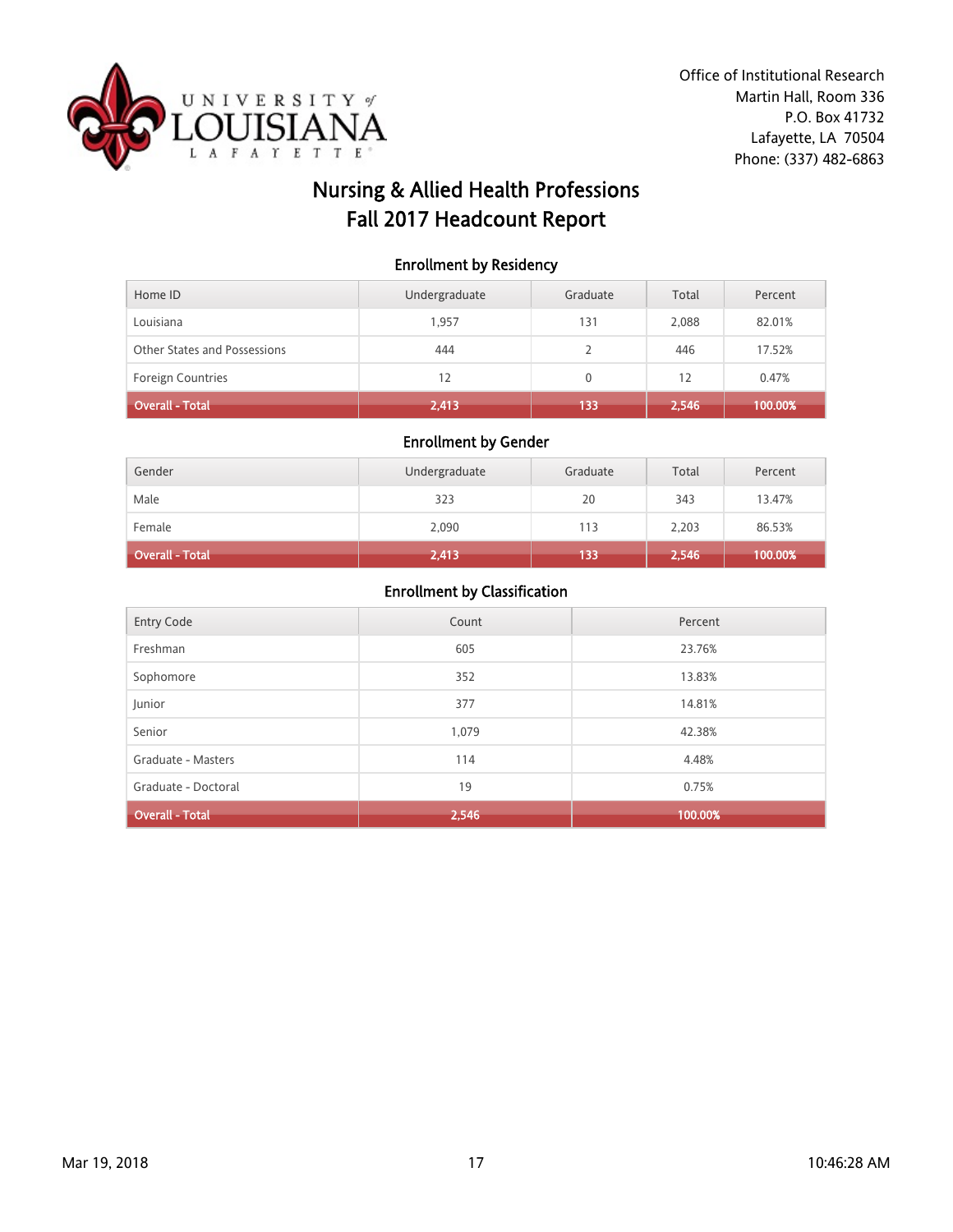

# Nursing & Allied Health Professions Fall 2017 Headcount Report

### Enrollment by Entry Type

| Population Type        | Undergraduate | Graduate | Total | Percent |
|------------------------|---------------|----------|-------|---------|
| Continuing             | 1.507         | 111      | 1,618 | 63.55%  |
| First Time             | 484           | 18       | 502   | 19.72%  |
| Re-entry               | 56            | 4        | 60    | 2.36%   |
| Transfer               | 366           | 0        | 366   | 14.38%  |
| <b>Overall - Total</b> | 2,413         | 133      | 2,546 | 100.00% |

#### Enrollment by Race/Ethnicity

| Race                                      | Undergraduate | Graduate       | Total | Percent |
|-------------------------------------------|---------------|----------------|-------|---------|
| Asian                                     | 59            | 3              | 62    | 2.44%   |
| Black or African American                 | 529           | 11             | 540   | 21.21%  |
| Hispanic, of any race                     | 133           | $\mathbf{0}$   | 133   | 5.22%   |
| American Indian or Alaska Native          | 6             | $\mathbf{0}$   | 6     | 0.24%   |
| Two or more races                         | 48            | $\mathbf{0}$   | 48    | 1.89%   |
| Non-resident Alien                        | 7             | $\mathbf{0}$   | 7     | 0.27%   |
| Native Hawaiian or Other Pacific Islander | 5             | $\mathbf 0$    | 5     | 0.20%   |
| Unknown Race/Ethnicity                    | 111           | $\overline{2}$ | 113   | 4.44%   |
| White                                     | 1,515         | 117            | 1,632 | 64.10%  |
| <b>Overall - Total</b>                    | 2,413         | 133            | 2,546 | 100.00% |

| <b>Full/Part Time</b>        | Undergraduate | Graduate | Total | Percent |
|------------------------------|---------------|----------|-------|---------|
| Full Time                    | 1.496         | 22       | 1.518 | 59.62%  |
| Part Time                    | 917           | 111      | 1.028 | 40.38%  |
| Overall - Total <sup> </sup> | 2,413         | 133      | 2,546 | 100.00% |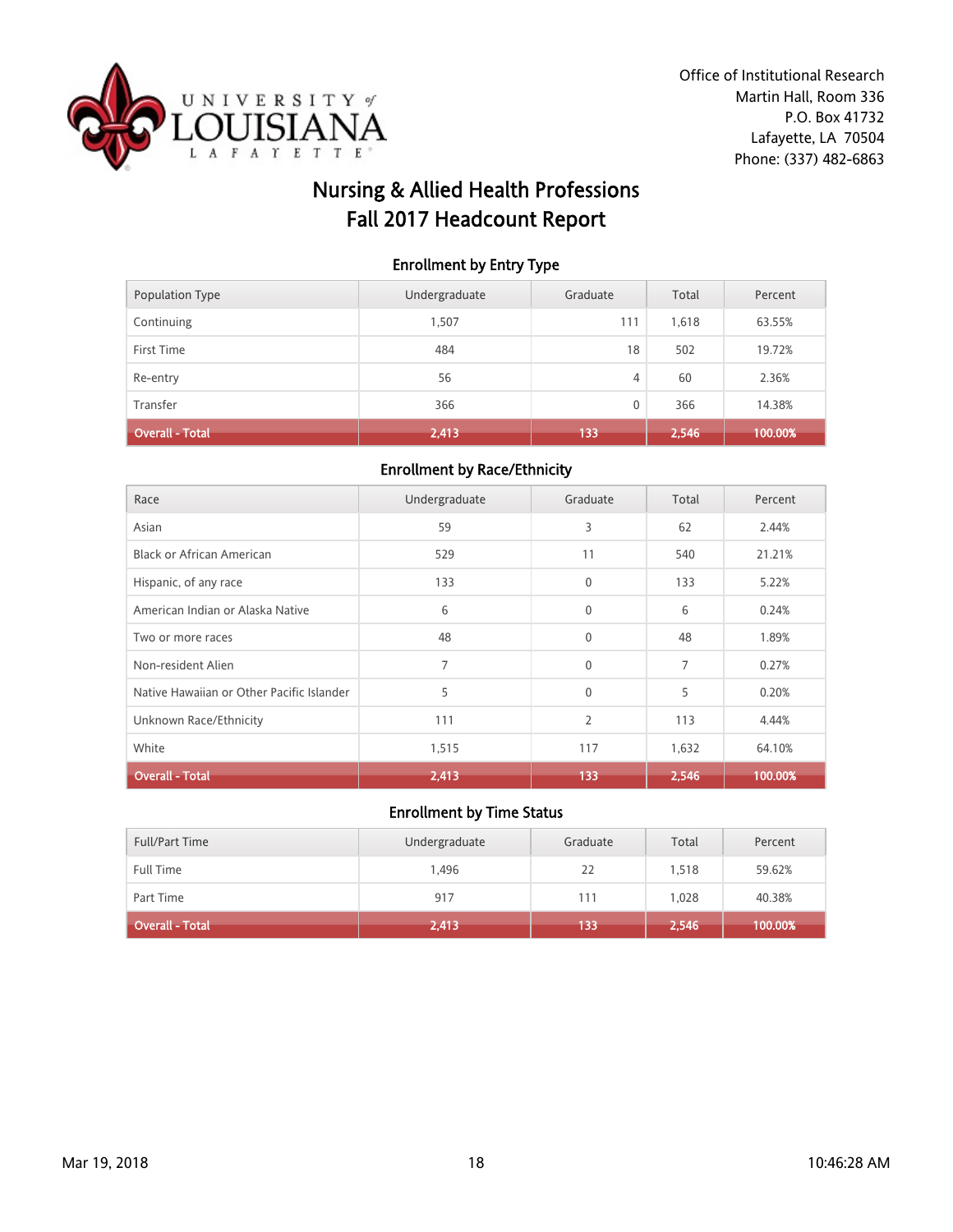

# Sciences Fall 2017 Headcount Report

#### Enrollment by Residency

| Home ID                      | Undergraduate | Graduate | Total | Percent |
|------------------------------|---------------|----------|-------|---------|
| Louisiana                    | 1,890         | 95       | 1.985 | 86.49%  |
| Other States and Possessions | 82            | 89       | 171   | 7.45%   |
| Foreign Countries            | 25            | 114      | 139   | 6.06%   |
| Overall - Total              | 1,997         | 298      | 2,295 | 100.00% |

## Enrollment by Gender

| Gender          | Undergraduate | Graduate | Total | Percent |
|-----------------|---------------|----------|-------|---------|
| Male            | 1,063         | 203      | 1.266 | 55.16%  |
| Female          | 934           | 95       | 1.029 | 44.84%  |
| Overall - Total | 1,997         | 298      | 2,295 | 100.00% |

| Entry Code             | Count | Percent |
|------------------------|-------|---------|
| Freshman               | 710   | 30.94%  |
| Sophomore              | 387   | 16.86%  |
| Junior                 | 356   | 15.51%  |
| Senior                 | 544   | 23.70%  |
| Graduate - Masters     | 172   | 7.49%   |
| Graduate - Doctoral    | 126   | 5.49%   |
| <b>Overall - Total</b> | 2,295 | 100.00% |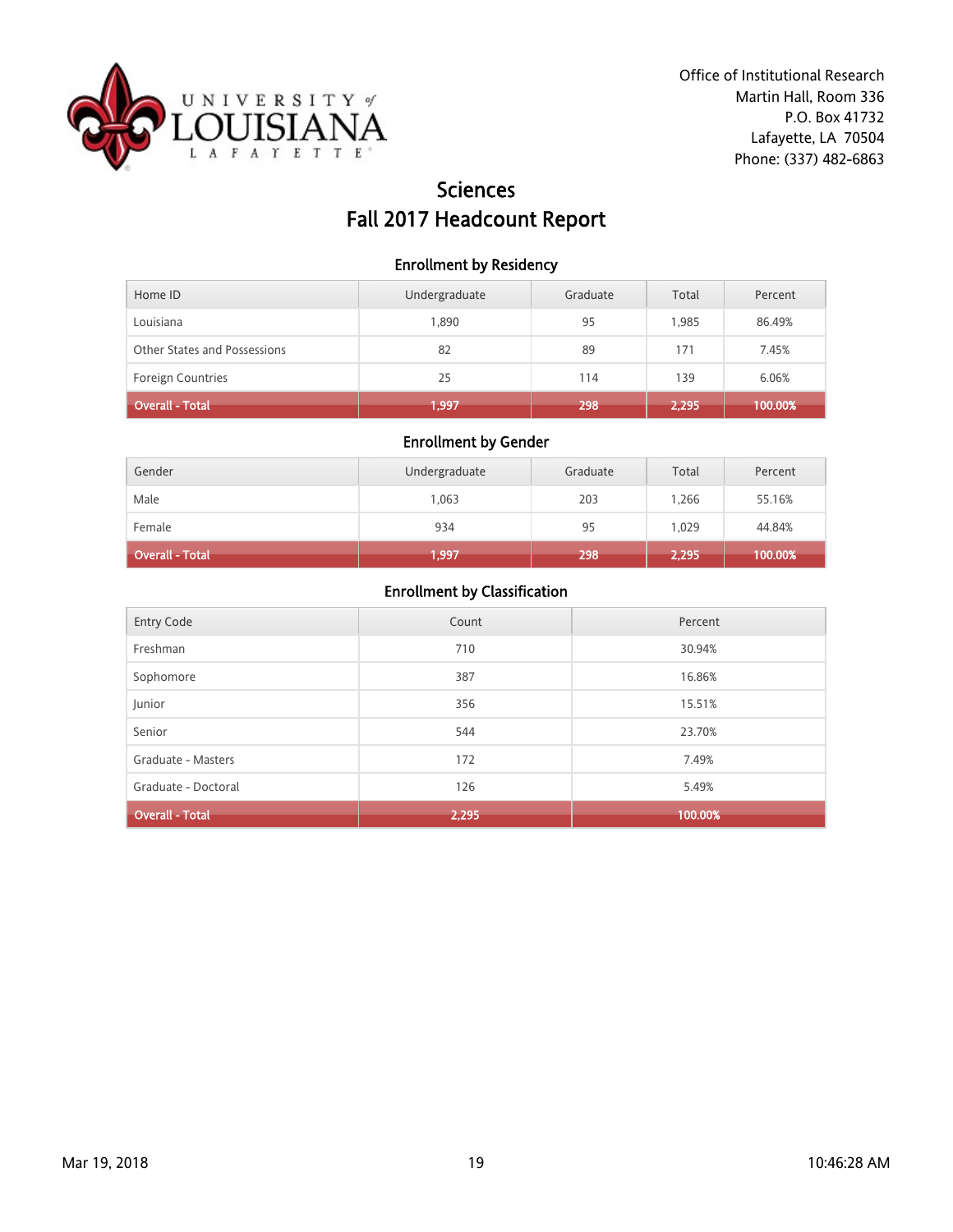

# Sciences Fall 2017 Headcount Report

### Enrollment by Entry Type

| Population Type        | Undergraduate | Graduate | Total          | Percent |
|------------------------|---------------|----------|----------------|---------|
| Continuing             | 1,266         | 216      | 1,482          | 64.58%  |
| First Time             | 602           | 73       | 675            | 29.41%  |
| Non Degree             |               |          | $\overline{2}$ | 0.09%   |
| Re-entry               | 54            | 8        | 62             | 2.70%   |
| Transfer               | 74            | 0        | 74             | 3.22%   |
| <b>Overall - Total</b> | 1,997         | 298      | 2,295          | 100.00% |

## Enrollment by Race/Ethnicity

| Race                             | Undergraduate | Graduate     | Total | Percent |
|----------------------------------|---------------|--------------|-------|---------|
| Asian                            | 91            | 8            | 99    | 4.31%   |
| Black or African American        | 393           | 11           | 404   | 17.60%  |
| Hispanic, of any race            | 104           | 5            | 109   | 4.75%   |
| American Indian or Alaska Native | 5             | $\mathbf{0}$ | 5     | 0.22%   |
| Two or more races                | 51            | 4            | 55    | 2.40%   |
| Non-resident Alien               | 19            | 109          | 128   | 5.58%   |
| Unknown Race/Ethnicity           | 40            | 10           | 50    | 2.18%   |
| White                            | 1,294         | 151          | 1,445 | 62.96%  |
| <b>Overall - Total</b>           | 1,997         | 298          | 2,295 | 100.00% |

| <b>Full/Part Time</b>  | Undergraduate | Graduate | Total | Percent |
|------------------------|---------------|----------|-------|---------|
| <b>Full Time</b>       | 1,822         | 237      | 2,059 | 89.72%  |
| Part Time              | 175           | 61       | 236   | 10.28%  |
| <b>Overall - Total</b> | 1,997         | 298      | 2,295 | 100.00% |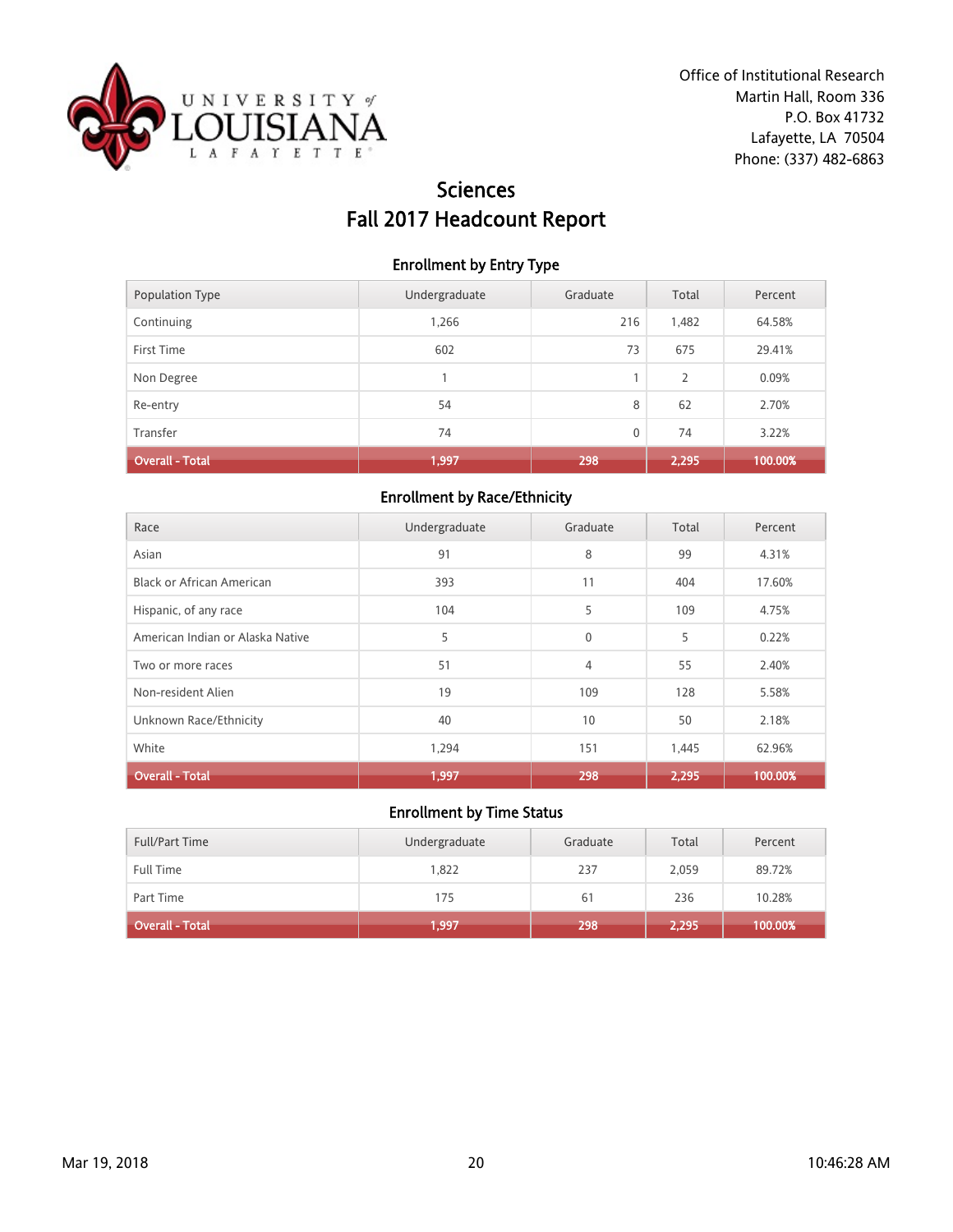

# University College Fall 2017 Headcount Report

#### Enrollment by Residency

| Home ID                      | Undergraduate | Graduate | Total | Percent |
|------------------------------|---------------|----------|-------|---------|
| Louisiana                    | 557           |          | 557   | 85.82%  |
| Other States and Possessions | 86            |          | 86    | 13.25%  |
| <b>Foreign Countries</b>     | 6             |          | 6     | 0.92%   |
| Overall - Total              | 649           |          | 649   | 100.00% |

## Enrollment by Gender

| Gender                 | Undergraduate | Graduate | Total | Percent |
|------------------------|---------------|----------|-------|---------|
| Male                   | 303           |          | 303   | 46.69%  |
| Female                 | 346           |          | 346   | 53.31%  |
| <b>Overall - Total</b> | 649           |          | 649   | 100.00% |

| <b>Entry Code</b>      | Count | Percent |
|------------------------|-------|---------|
| Freshman               | 46    | 7.09%   |
| Sophomore              | 83    | 12.79%  |
| Junior                 | 171   | 26.35%  |
| Senior                 | 349   | 53.78%  |
| <b>Overall - Total</b> | 649   | 100.00% |